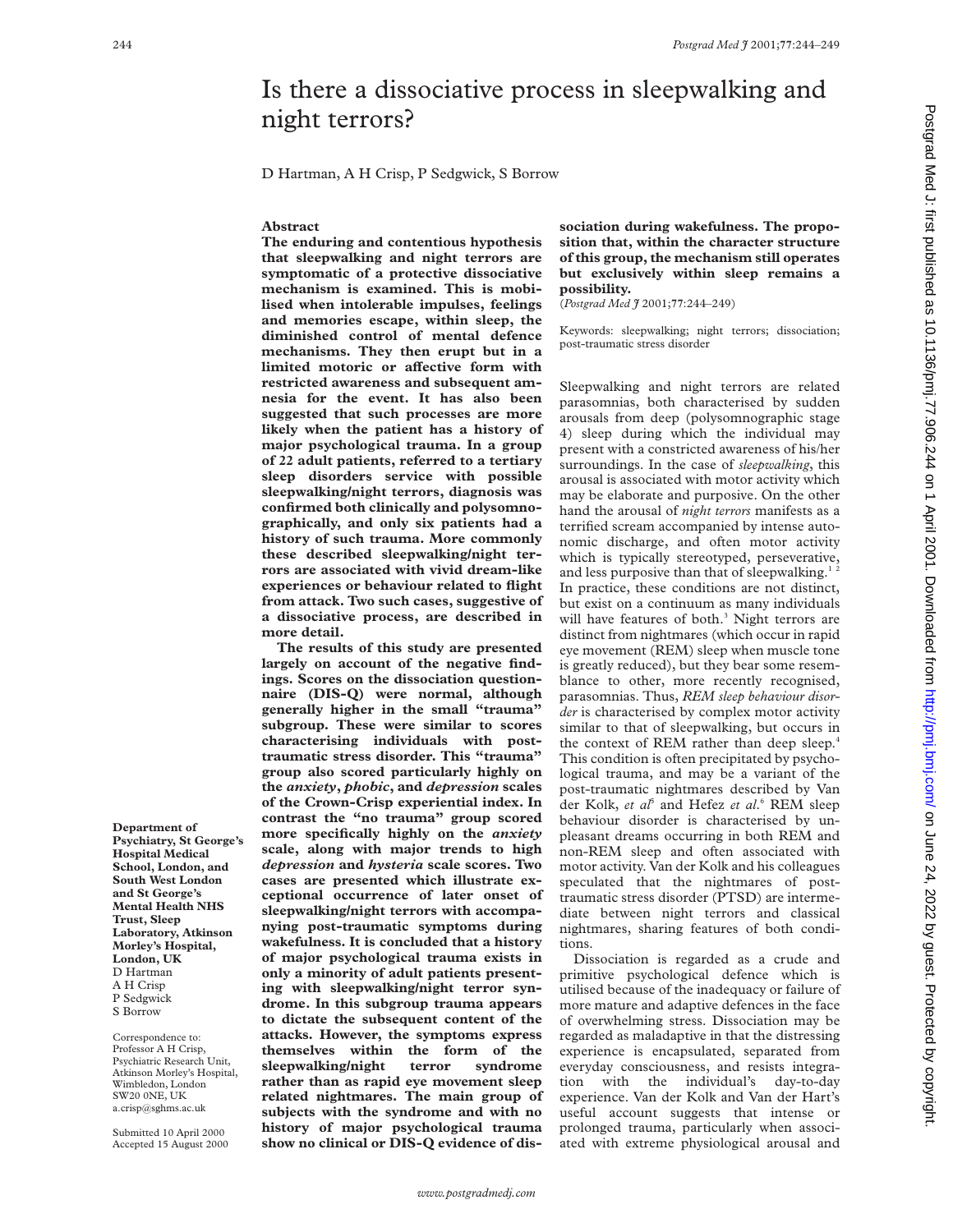developmental immaturity, may resist psychic integration at a narrative or linguistic level.<sup>7</sup> Such experiences are encoded in an enactive, that is, sensorimotor form, and persist largely out of conscious awareness as dissociative (or "somnambulistic") states. These may emerge as activity rather than narrative memory when prompted by internal or environmental cues. This process has been used as an explanatory model for the re-enactment of trauma which is seen in PTSD and multiple personality disorder.

PTSD is characterised by the following features: exposure to a traumatic event accompanied by intense fear or helplessness; persistent re-experiencing of the traumatic event (recurrent intrusive memories, recurrent distressing dreams, and distress and physiological arousal on exposure to cues that resemble aspects of the event); avoidance of stimuli associated with the trauma; constriction of general responsiveness with emotional numbing and detachment; and symptoms of increased arousal such as irritability, hypervigilance, or outbursts of anger.<sup>2</sup>

While there is a clear constitutional component to the aetiology of sleepwalking and night terrors,<sup>8</sup> there is also a long tradition of psychological theories about the causation of these conditions. Broughton<sup>1</sup> and Fisher *et al*<sup>9</sup> recognised that mentation does occur in stage 4 sleep, although these thoughts are soon forgotten, and the parasomnia may be the consequence of a particularly aversive thought occurring in this stage of sleep. It has been suggested that, in some cases, sleepwalking may be understood as a motoric re-enactment of a repressed traumatic experience.<sup>10</sup> If sleepwalking and night terrors do arise as a response to arousal producing thoughts in stage 4 sleep, perhaps related to traumatic memories, then it would be plausible that these parasomnias reflect one variant of a dissociative process, in which intolerable experiences are still defended against by being isolated in a dissociated sphere of consciousness<sup>11 12</sup> within the acutely aroused state that has interrupted sleep. Crisp has recently suggested that the eruption of sleepwalking and night terrors from deep sleep may be a function of the profound resting state of the forebrain and the associated resting of the usual waking mental defence mechanisms, for example selective denial and repression, which protect the individual from such experience during normal wakefulness. $1$ 

In this study we examine the hypothesis that sleepwalking and night terrors take place by means of a dissociative mechanism. It supposes that, if this mechanism is operating as a feature of the attack, it may also be present as a mental characteristic of normal wakefulness. This question is elaborated into three more specific questions. Firstly, can one find qualitative evidence of a dissociative process within normal wakefulness in individuals suffering from sleepwalking and night terrors? Secondly, how frequent is a history of psychic trauma in patients presenting with sleepwalking/night terrors? Finally, are there

The study was carried out at a sleep disorders

# **Method**

clinic within an NHS psychiatric service. The clinic was a national referral centre for sleepwalking and night terrors, and attracted adult patients who generally had a long history of severe sleepwalking or night terrors, often complicated by injury to themselves or their bed partners. The inclusion criteria were polysomnographic evidence (sudden awakenings from slow wave sleep) of sleepwalking or night terrors during at least one of two consecutive nights of polysomnography with infrared video monitoring, and compliance with *Diagnostic and Statistical Manual of Mental Disorders*, fourth revision  $(DSM-IV)^2$  criteria for night terrors ("sleep terror disorder") or sleepwalking. Twenty two consecutive referrals meeting these criteria were subjected to a detailed psychiatric assessment and where possible a bed partner or other informant was also interviewed. Particular attention was paid to the phenomenology of the parasomnia, and to any history of a traumatic experience, using the DSM-IV standard of severe trauma outside the range of normal human experience. Patients were also asked to complete two psychometric questionnaires, the dissociation questionnaire (DIS-Q), and the Crown-Crisp experiential index (CCEI). The DIS-Q was originally developed to measure the characteristic symptoms of proposed dissociative disorders such as multiple personality disorder, depersonalisation disorder and psychogenic amnesia, but also obtains high scores from individuals with PTSD and eating disorders. The instrument's validity and reliability are well established.<sup>14</sup> In this paper we did not report the scores on the subscales of identity confusion, loss of control, amnesia, and absorption but we used the total DIS-Q score as an index of the severity of dissociative experiences during wakefulness. The results obtained from the DIS-Q were compared with reference values for "normals" and PTSD patients derived from Vanderlinden.<sup>14</sup> The CCEI is a self report questionnaire measuring the constructs of *anxiety*, *phobic anxiety*, *obsessionality*, *somatisation*, *depression* and *hysteria*, the score range is 0–16 on each scale, which has been extensively validated in various clinical and community samples.<sup>15</sup> This was used as a broad measure of psychopathology and defensive style, and the CCEI results were compared with data matched for age and sex from the earlier population studies and similar comparative studies of parasomniacs<sup>11</sup> using this instrument. The above comparisons were carried out by means of two sample *t* tests. Satterthwaite's approximation to the degrees of freedom was used when the variances in the two groups were unequal. Tests were deemed significant at the 5% level.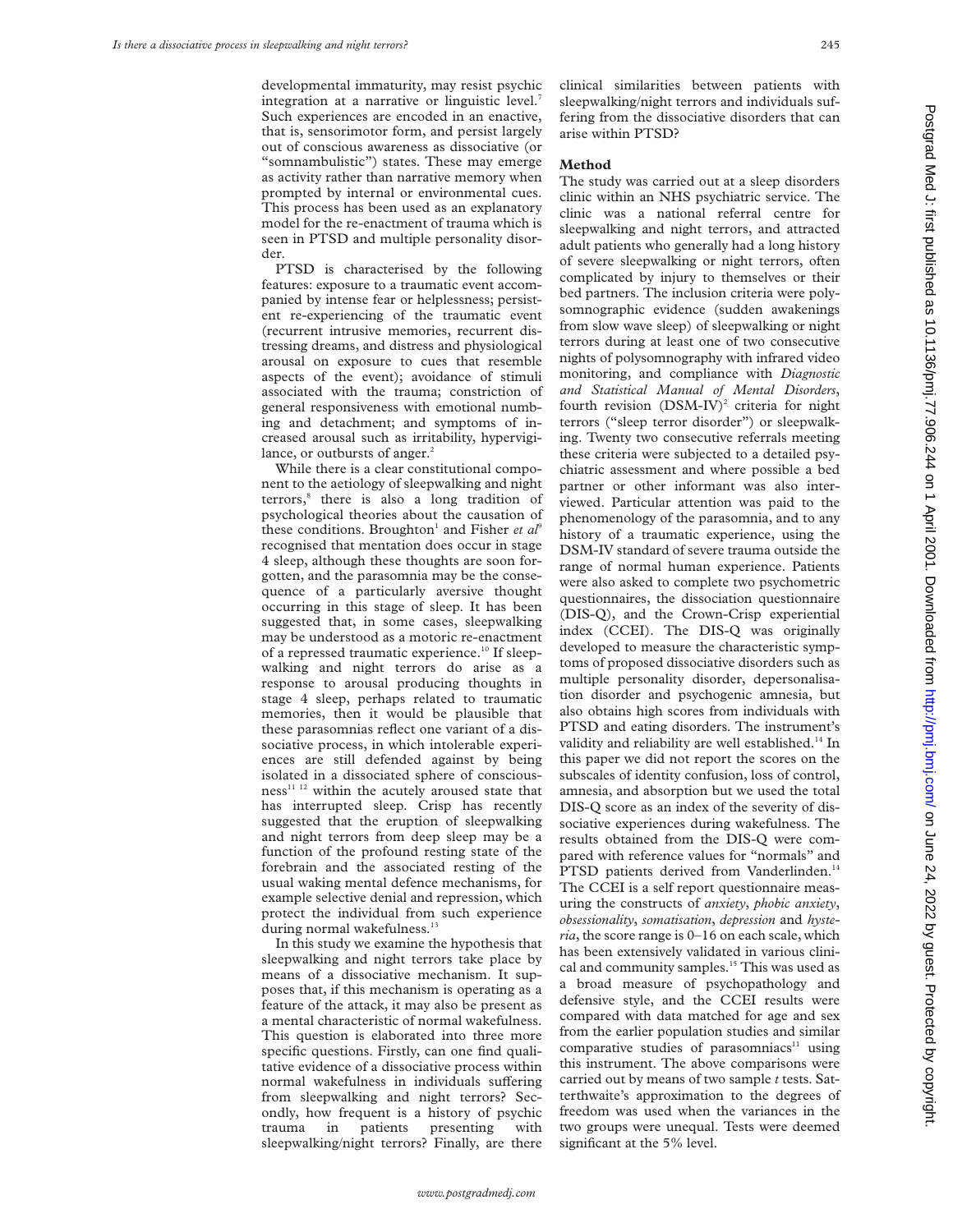#### **Results**

Of the 22 subjects, 10 were ascribed a diagnosis of sleepwalking and 12 one of night terrors. The two groups are combined and examined together in this study; 10 subjects were male and 12 were female. The median age of onset of the disorder was 8 years (semi-interquartile range 12.5 years). The median age at referral to our adult sleep disorders secondary/tertiary referral service, was 35.5 years (semiinterquartile range 9 years). Six (27%) of the 22 subjects gave an account, within a lengthy systematic history taking session, of significant earlier psychologically traumatic experiences: in most cases this took the form of severe abuse or neglect during childhood. Examples are given in the case reports below.

When patients with a history of trauma were compared to those without, they were very similar with regard to age of onset, age of referral, sex, and diagnosis (that is sleepwalking or night terrors). The "trauma" group differed from the "no trauma" group with regard to the phenomenology of the parasomnia. Of those who had a history of trauma, five out of six (83%) reported vivid, dream-like mental content accompanying the event, as compared with four out of 16 (25%) of those without a history of trauma (p=0.049 using Fisher's exact test). All the former reported attempting to flee from an attacker, compared with just 25% of the latter (p=0.003, Fisher's exact test). Other themes reported by the "no trauma" group included searching for a lost object, searching for or consuming food, protecting a bed partner, or behaviour or vocalisation with no clear meaning. Two of the six who had experienced a traumatic event described mental content during the sleepwalking/night terrors which was an exact re-experiencing of the original event as now reported.

## DIS-Q RESULTS (TABLE 1)<sup>14</sup>

The "trauma" and "no trauma" groups were not significantly different from the normal reference data with regard to the DIS-Q total score. The "no trauma" group very closely resembled the normal group and scored highly significantly lower ( $p = 0.000$ ,  $t = -9.27$ ; df=32) than the PTSD group. The "trauma" group scored substantially higher than normals (but not significantly different; Satterthwaite's correction used), and closer to the scores of the PTSD comparison group (again not significantly different).

### CCEI RESULTS  $(TABLE 2)^{12}$

The "no trauma" group scored significantly higher than the control group of matched normals on anxiety ( $t = 3.40$ ; df = 365; p = 0.001), with trends for higher scores for depression ( *t* =

*Table 1 DIS-Q; results are mean (SD) total score*

| Parasomnias             |                     | $Comparisons*$              |                         |
|-------------------------|---------------------|-----------------------------|-------------------------|
| "No trauma"<br>$(n=16)$ | "Trauma"<br>$(n=6)$ | <i>Normals</i><br>$(n=378)$ | <b>PTSD</b><br>$(n=73)$ |
| 1.6(0.4)                | 2.3(1.2)            | 1.5(0.4)                    | 2.9(0.7)                |

\*Vanderlinden 1993.14

*Table 2 CCEI scale scores (range 0–16); results are mean (SD)*

|                | Parasomnias             |                     |                          |
|----------------|-------------------------|---------------------|--------------------------|
|                | "No trauma"<br>$(n=16)$ | "Trauma"<br>$(n=6)$ | $Normals^*$<br>$(n=352)$ |
| Anxiety        | 8.0(3.7)                | 12.0(2.6)           | 4.6(3.8)                 |
| Phobia         | 3.3(2.7)                | 6.5(3.5)            | 4.0(2.9)                 |
| Obsessionality | 7.1(3.3)                | 7.7(3.4)            | 6.3(3.1)                 |
| Somatisation   | 4.1(3.0)                | 8.8(5.5)            | 3.5(2.9)                 |
| Depression     | 4.0(2.3)                | 9.3(3.3)            | 2.8(2.6)                 |
| Hysteria       | 5.3(3.7)                | 4.0(2.5)            | 3.9(3.1)                 |
|                |                         |                     |                          |

\*Crisp *et al*, 1990 (352 subjects randomly selected from the general population, male and female, aged 17–44 years (mean (SD) age  $30.8$  (8) years).<sup>1</sup>

1.76; df = 365; p = 0.08) and hysteria ( *t* = 1.76;  $df = 365$ ;  $p = 0.084$ ). The "trauma" group scored significantly higher than the control group of normals on the anxiety  $(t = 4.75; df =$ 356; p = 0.000), phobia ( *t* = 2.09; df = 356; p = 0.038), and depression ( $t = 6.07$ ; df = 356; p = 0.000) subscales and with a trend towards a higher score on somatisation  $(t = 2.39; df = 5;$  $p = 0.063$ ) with Satterthwaite's approximation being used for this last analysis.

Two case examples are described in more detail, with information derived from the psychiatric assessments and psychometric questionnaires. These cases are not representative of the 22 subjects of the study, but were selected because they were typical of the "trauma" subgroup and demonstrated a plausible process linking life experiences and subsequent symptoms. Some biographical details have been changed to ensure anonymity.

# CASE REPORTS

# *Case 1*

Case 1 was a 31 year old unmarried women who lived with her elderly parents. She presented with a complaint of "nightmares" of five years' duration, and described them as follows: she would get up and walk in her sleep, generally after 60–90 minutes of sleep, and would often leave the house in her nightclothes. On a number of occasions she had driven her car several miles in this condition, and had come to full awareness in an isolated place, to the sound of her car alarm some distance away. These events were accompanied by vivid, terrifying, and stereotyped mental content in which she was attempting to fight off a male attacker. This "nightmare" was a re-enactment of an incident which occurred when she was 10 years old. While out walking, she had been abducted, taken to a shed, and raped in a sadistic manner by a man not known to her. He threatened to maim her if she spoke of it, and when she returned home she concealed her internal injuries, and "put it to the back of my mind". She completed school and went on to train as a nurse. She remained heterosexually inactive, and was stable and successful in other respects. She had no psychiatric problems until the onset of her presenting symptom, five years earlier. This was precipitated abruptly by the experience of nursing a young girl who had also been raped and beaten.

On psychiatric assessment, she fulfilled the DSM-IV criteria <sup>2</sup> for a major depressive episode of moderate severity and also for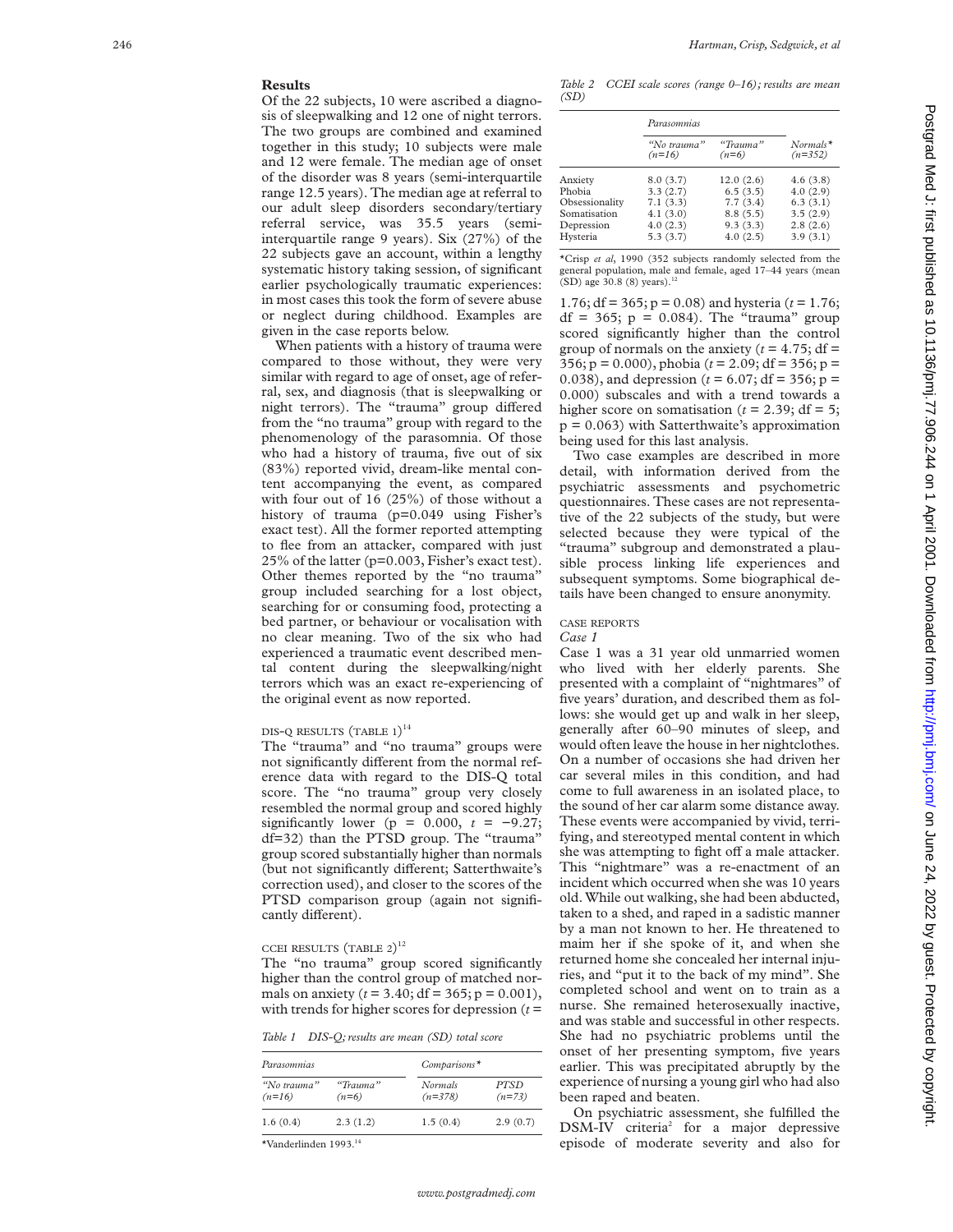delayed onset PTSD. On the CCEI she had a moderately raised *depression* score. She scored within the normal range on all subscales of the DIS-Q.

#### *Case 2*

Case 2 was a 40 year old married man with two children, referred with a complaint of "nightmares" since childhood, which had become much worse over the previous two years. In these events he would see snakes in his bedroom, or feel that he was being pursued by an evil presence; he would then awaken in a state of extreme terror and confusion. Over the previous 18 months he had started to demonstrate dangerous behaviour during these episodes, for example wandering considerable distances outside the house in his pyjamas or naked, or hitting his wife in bed. These events were said to take place within an hour or two of him going to sleep, at between 2 and 3 am. He also described bizarre experiences during his waking hours: auditory, visual, and olfactory hallucinations which resembled his "nightmares", a sense that he was in telepathic communication with his mother, and a sense that he had more than one person inside him. He had periods of amnesia and subsequently discovered that he had carried out some bizarre activity. As a child he was severely beaten by his father and mother who also sexually abused him. He married at the age of 20 and had two children. He had no contact with psychiatric services until three months before presentation to the sleep service, when he had a brief admission for depressive symptoms. This was precipitated by disclosures that one of his children had been sexually abused.

On assessment this patient fulfilled DSM-IV criteria<sup>2</sup> for major depressive episode of moderate severity, and had symptoms suggestive of multiple personality disorder. On the CCEI he had markedly raised scores on the *anxiety*, *depression*, *somatisation*, and *obsessionality* subscales, and on the DIS-Q he had markedly raised scores on all subscales, compatible with a diagnosis of multiple personality disorder.

## **Discussion**

Our clinic attracts nationwide referrals of patients with sleepwalking and night terrors, and the patients studied were therefore probably unrepresentative of sleepwalking and night terrors in the general population. They were probably more representative of adult sleepwalking or night terror sufferers who had recently required attention from primary care services and sometimes from other psychiatric or neurological services because of the severity or hazardous nature of their symptoms. All 22 subjects we report on here yielded polysomnographic confirmation of the diagnosis. Six of them gave a history of previous severe psychological trauma, and this generally occurred in childhood. While this was a clinically substantial proportion, it was distinctly less than in the reported prevalence of childhood trauma among patients with dissociative disorders or among psychiatric patients in general.<sup>16</sup> This does not support the hypothesis that

sleepwalking/night terrors is generally the result of a dissociative response to trauma. However, when the group of patients with sleepwalking/night terrors with a history of psychological trauma was examined separately, subjects appeared to show distinctive characteristics. Sleepwalking and night terrors are generally described as being associated with limited or no mental content during the events,<sup>2</sup> and this feature is commonly used to distinguish them clinically from true nightmares. However, in this study a majority of patients with a history of trauma described vivid, nightmare-like experiences in association with some of their sleepwalking or night terror events. Our patients in the "trauma" group were also more likely to experience sleepwalking or night terror events in which the subjective experience and overt behaviour was one of being attacked and attempting to escape or fight back, which invites a search for meaningful links between symptoms and past experience. This was graphically suggested by the two individuals who re-experienced the trauma during the sleepwalking and night terror episodes (cases 1 and 2). Van der Kolk *et al* describe similar events among some PTSD sufferers,<sup>5</sup> but it is not clear whether these should be regarded as atypical nightmares, atypical sleepwalking/night terror events, or as distinct parasomnias, as suggested by Ross and Morrison.<sup>17</sup> To exclude PTSD sufferers from a study of sleepwalking and night terrors because of their anomalous clinical qualities, as was done by Hartmann *et al* without the benefit of polysomnographic evaluation,<sup>18</sup> seems undesirable to us. It ignores the possibility that PTSD sufferers with sleepwalking/night terrors are merely at one end of the symptomatic spectrum of night terrors. Such outliers may well have explanatory value for the broad spectrum of the disorders in question.

It is possible that some individuals in the non-trauma group had had dramatic experiences, no longer in the forefront of their minds, but which were meaningfully related to their sleepwalking/night terrors, and that aspects of these were being expressed in their sleeping behaviours; such cases are described, for example, by Sours.<sup>11</sup> In an earlier paper we have described how frantic searching behaviour within a childhood onset of sleepwalking appeared to relate to death of a father shortly beforehand.<sup>13</sup>

The results of the psychometric investigations are suggestive rather than conclusive, especially in view of the multiple testing. With regard to the CCEI, the patients with a history of a traumatic experience have generally higher scores, suggesting overall higher levels of psychopathology and distress. The high depression score is notable but the mean levels of anxiety and phobia scores are especially high and probably consistent with the very high levels of arousal said to be a feature of PTSD.<sup>2</sup> In contrast, the "no trauma" group scored highly only on the anxiety scale of the CCEI and, to a lesser extent, on the depression and hysteria scales. The DIS-Q characteristically obtains high scores in conditions such as multiple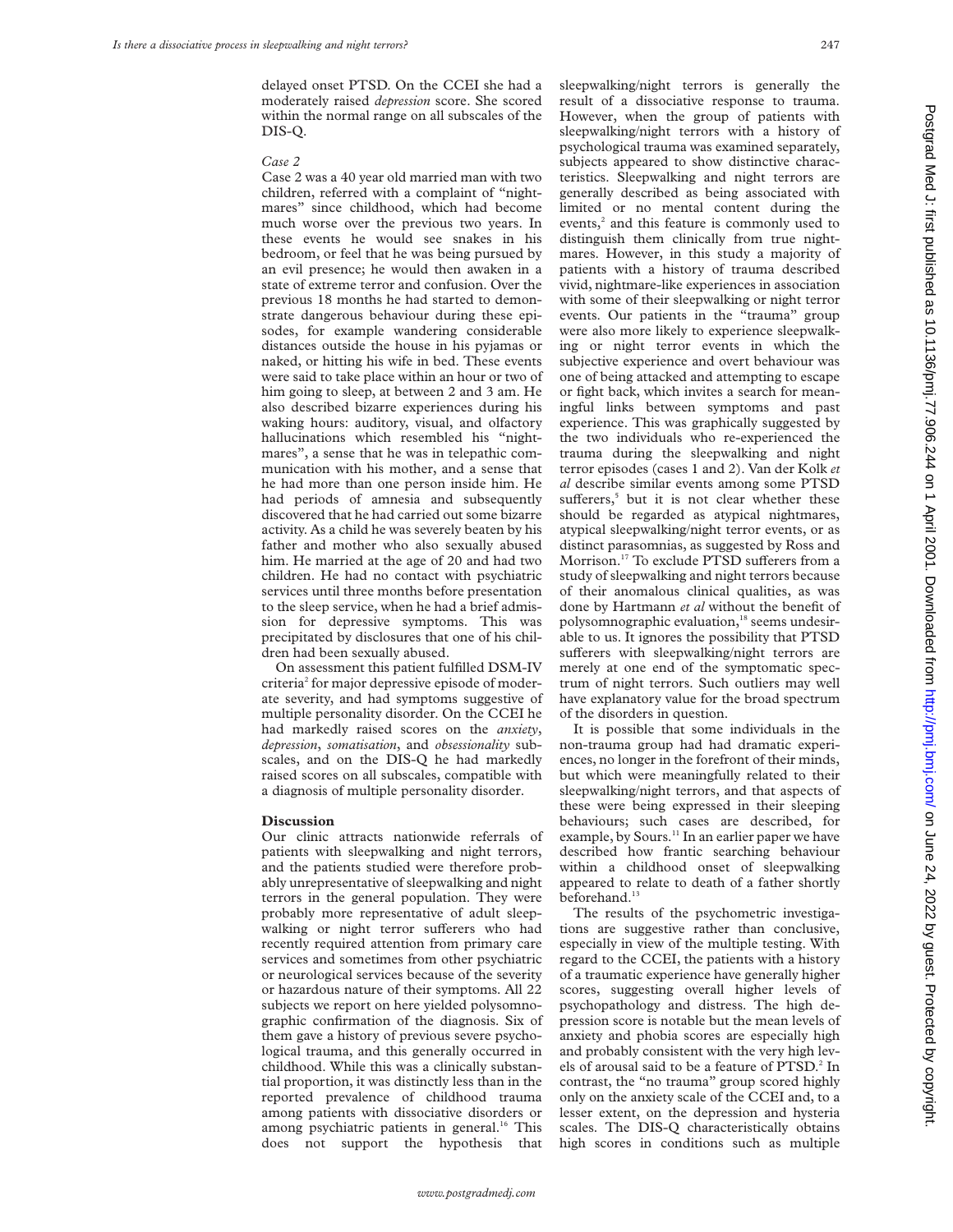personality disorder, borderline personality disorder and PTSD.<sup>14</sup> The results in this study were inconclusive with regard to dissociation during waking hours as measured by the DIS-Q. Although differences did not reach statistical significance, there was a pattern in which the "trauma" group resembled PTSD subjects more than normals, while the "no trauma" group closely resembled the normal reference values.

The cases described illustrate the relationship between sleepwalking/night terror phenomenology and symptoms reported in the CCEI and DIS-Q. In cases 1 and 2 there were histories of childhood physical and sexual trauma. The motoric re-enactment of the circumstances of the trauma is suggestive of the encapsulated repetition described in PTSD<sup>2</sup> and also seems to be a classical example of the dissociative process as originally described by Pierre Janet.<sup>7</sup> Case 1 suffers from moderate depressive symptoms but scores within the normal range on all subscales of the DIS-Q. Case 2 suffers from significant psychiatric morbidity including possible multiple personality disorder in his waking hours and has markedly raised scores on all subscales of the DIS-Q.

In both cases the development of overt psychiatric symptoms, accompanied by dramatic sleepwalking, resulted from a secondary experience in adulthood which served to draw the individual's attention back to the original injury. In case 1 (who experienced acute trauma in childhood rather than the chronic trauma of case 2) these dissociative events were confined to her sleeping hours and she could tolerate her waking distress and depression. On the other hand, case 2 experienced sleepwalking as only one of a wide range of dissociative phenomena throughout the day and night, which may reflect the severity of his own psychic injury.

We would suggest that in certain traumatised patients dissociative mechanisms may come into play within the attack as part of their response to the intense arousal from slow wave sleep associated with distress and/or behaviours normally kept in check. Eruptions at this time may be facilitated by the state of the brain within deep sleep wherein blood supply to the cortex is minimal and related cerebral activity, including their usual mental defensive strategies, is in abeyance.<sup>13</sup> Primitive sensorial restriction, involving the dissociative mechanism, may then come into play as a measure necessary to protect the individual's wakeful awareness under these circumstances and until such times as mental "order" can be restored. During such episodes the individual may be considered to be awake rather than asleep, but no more fully conscious of themselves than the daytime wakeful individual with an alleged dissociative mechanism operating to produce an amnesia, or the various expressions of multiple personality disorder.

Such a notion suggests a role for psychodynamic psychotherapy as proposed, practised, and reported by Kales *et al*,<sup>19</sup> Calogeras,<sup>10</sup> Sours,<sup>11</sup> and Vela-Beuno and Soldatos.<sup>3</sup> Drugs as advocated by Schenck et al<sup>20</sup> are, in our experience, not very effective except for benzodiazepines but these bring their own addictive problems in such chronic conditions.

Thus, just over a quarter of sleepwalking/ night terror sufferers who have filtered through to a tertiary referral sleep disorders service report the experience of some degree of dissociative phenomena, as measured by the DIS-Q, during their waking lives, and also have a history of significant childhood psychological trauma. This group is also characterised by higher levels of psychological distress in general. However, these cases are the exceptions when we consider the patient group as a whole. The majority of our patients reported normal levels of dissociative process within normal wakefulness as measured by DIS-Q, and did not report a history of psychological trauma. One could speculate that if sleepwalking/night terrors is indeed a successful form of defensive dissociation, then the low prevalence of trauma in our study group might reflect "false negatives" in our history taking, as the subjects were successfully excluding painful memories from awareness. One possible limitation of this study is the assumption that dissociative experiences during wakefulness are a reliable index of the postulated dissociative process during sleep. It remains possible that a dissociative mechanism, precipitated by the sudden intense arousals that escape into the undefended brain in this syndrome within sleep, may still operate at that time. This could then explain both the sensorial deficit that characterises the syndrome and also the histrionic sense of themselves that these subjects often report (on the hysteria scale of the CCEI both in our earlier study and again, though to a lesser extent, in this one) but do not display within normal wakefulness.

Despite our reservations we report this study because we can find no other accounts of similar psychometric investigations of this disorder in adults in the literature. Adult patients with this syndrome do not readily present themselves, having ceased to complain or seek help after a succession of failed treatments earlier in life. Future studies are needed, combining polysomnography with functional brain imaging techniques and standardised diagnostic questionnaires for post-traumatic and dissociative disorders.

- 1 Broughton R. Sleep disorders: disorders of arousal? *Science* 1968;**159**:1070–8.
- 2 American Psychiatric Association. *Diagnostic and statistical manual of mental disorders.* 4th Ed. Washington, DC: APA, 1994.
- 3 Vela-Bueno A, Soldatos CR. Parasomnias: sleepwalking, night terrors, and nightmares. *Psychiatry Annals* 1987;**17** : 465–9.
- 4 Schenck C, Hurwitz T, Mahowald M. REM sleep behaviour disorder. *Am J Psychiatry* 1988;**145**:65. 5 Van der Kolk B, Blitz R, Burr W, *et al*. Nightmares and
- trauma: a comparison of nightmares after combat with lifelong nightmares in veterans. *Am J Psychiatry* 1984;**141**:187–  $90^{\circ}$
- 6 Hefez A, Metz L, Lavie P. Long-term effects of extreme situational stress on sleep and dreaming. *Am J Psychiatry*
- 1987;**144**:344–7. 7 Van der Kolk B, Van der Hart O. Pierre Janet and the breakdown of adaptation in psychological trauma. *Am J Psychiatry* 1989;**146**:1530–40.